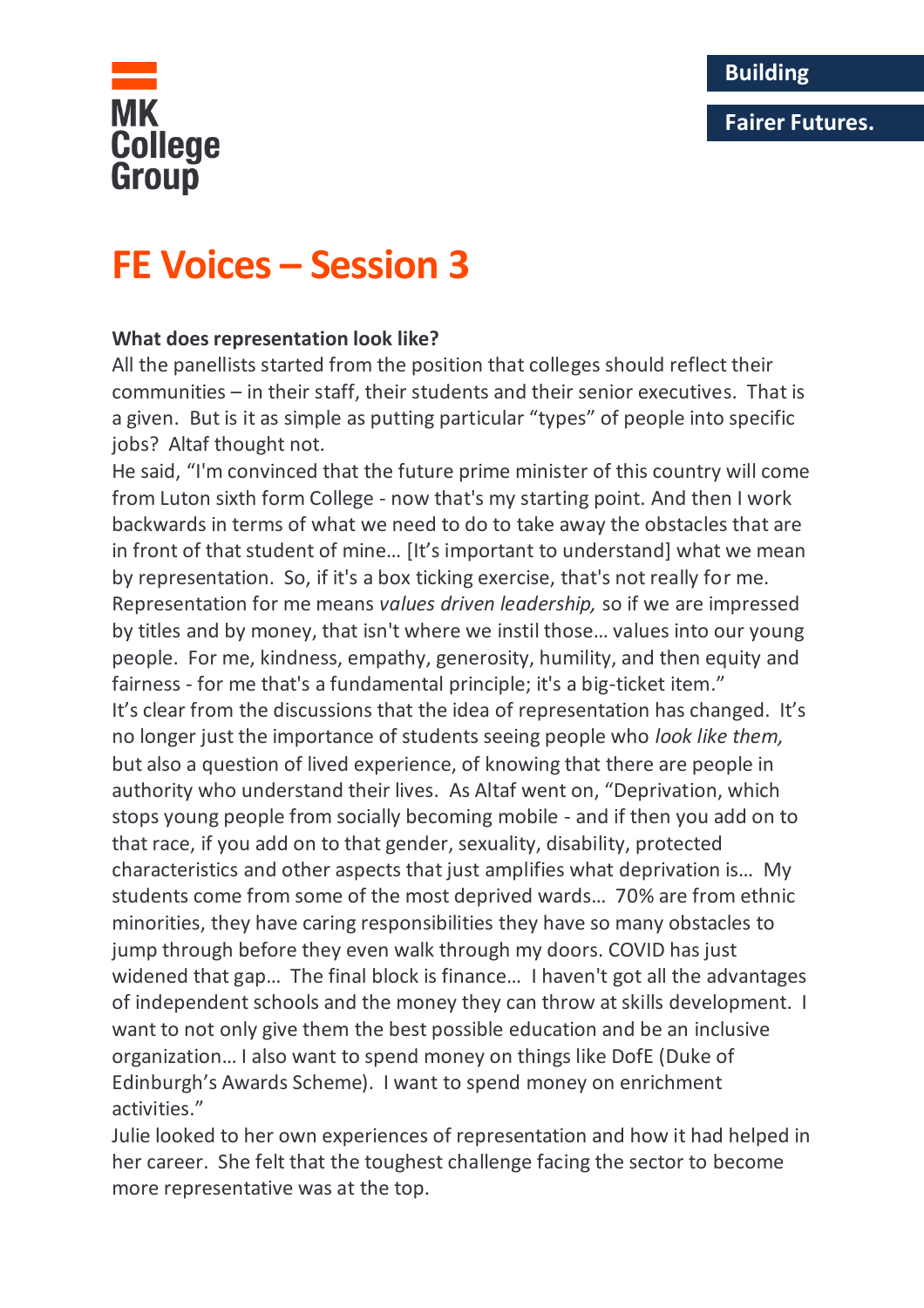"As the leader of an institution whose workforce is not fully representative of the communities we are part of, I think that is a problem and I think it is our problem to solve," she said. "We [must] act on making sure that our students and our colleagues have regular and routine access to role models, because I really believe in the power of role models… I think the power of seeing somebody that you can relate to and to recognize in whatever role is really important, and I know that in my career, having worked with leaders from different backgrounds with different characteristics I know that colleagues who share those characteristics feel more comfortable. It's almost as if they have a sense of 'I'm going to be okay here…'The optimism I have at this point is that I do think I can sense a shift in the narrative. I do think there is a broader range of more diverse voices being heard and starting to be amplified. And I do think there is a sense that more individuals and institutions are ready to listen. I guess the proof of the pudding is going to be if that listening and dialogue and debate translates into actions that deliver positive change."

Jeff shared Julie's frustrations but also her optimism, and he said there are concrete examples where a difference is being made, and, encouragingly, it's not always top-down. He said, "At West Suffolk College, the students there developed a black history curriculum - they decided to do it themselves, and they got their teachers to help them to do it. So, these young people are actually changing things. I think we've got something happening we can build on… We have the people in the middle like us – we're there and we're having those conversations now… There are other people perhaps at the top, who are the enablers and we need to do something about them and help them begin thinking about change, but things are happening. Altaf's point about diversity and being more than just gender, race or ethnicity - absolutely correct. We're talking about people with diverse religions, diverse political beliefs, socioeconomic backgrounds, different sexual orientation… We have a plethora of potential skills and attributes that we can the make the most of… In the commercial world [diversity] is seen as an asset because you get your employees from different backgrounds to come together to foster innovation, creativity, and those things give companies a competitive edge. So why wouldn't the further education sector, begin to use some of those practices and principles? …It's not necessarily focusing on the *problem* of diversity but focusing on the *solution* which may well be something like inclusion… The moral argument is clear… the business case is clear… We have to pull in those three strands - the student strand, the middle strand (that's us in management) and then ensure those enablers, the Ofsteds of this world, the FE commissioners of this world, the Ofquals of this world - that they're also doing their bit to enable us to make it happen."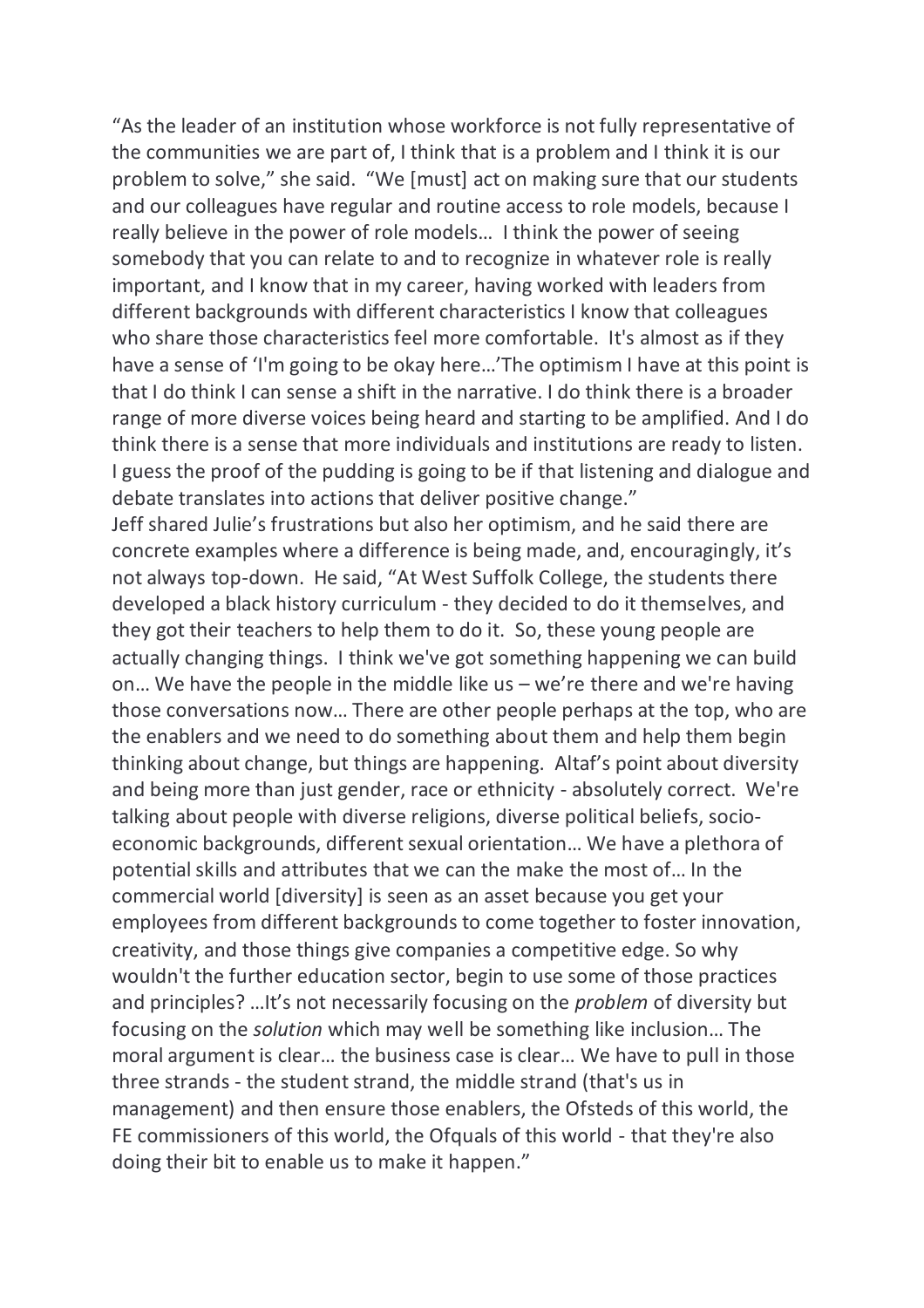As the soon-to-be FE Commissioner, Shelagh will have those connections to the top which the panellists felt were so important in addressing change. She said, "There's a whole load more things that we need to do, some of it at policy level. I was fascinated to see the AOC's refresh of the government's code which includes something around measuring diversity - that's a great step - some of it is around inspiring staff at all levels to realise how important this is, that diversity of thought. It's also to me disgraceful that we still have such a difference in terms of student outcomes nationally, for people of a different colour [from] white."

Cindy said, "I think [the] key things here are data and visibility and transparency, coupled with a really clear talent plan - knowing your talent and developing talent and actually creating an environment where talent can flourish. And then I think the third element is education and learning, and part of education and learning is identifying where unconscious bias exists, or bias exists, and really looking at how we tackle that in a way that is inclusive and drives the right behaviours so that institutions and the sector can move forward."

Solat argued that representation isn't just about the impact it has on those who finally see someone like them in a position to inspire aspiration. He said it is almost as important for the impact it has on wider society.

"When I was growing up, I was really keen on football. I had no role models [coming] from an Asian background. My role model was the late great Cyrille Regis; really curious choice for a skinny Asian boy… because Cyrille Regis had the biggest muscles in football. But the point is I had to latch on to somebody that looked like me so I [could] believe that I could be in that position as well. It's important that if I *can't see it, I can't be it* but it's also [other] people. If society can't see it, society won't allow us to be it either, because the brain, unfortunately, when it sees two things, joined together, it begins to bind them together again and again and again so it sees white chief execs and that makes it harder to see a woman, or an Asian in that role, or a black or disabled chief exec… Society's got to see it as well, in order for you to be it so it's a bit like a chicken and an egg situation."

#### **Change – whose responsibility is it anyway?**

The panellists agreed that it's one thing to say something needs to change but quite another to work out with whom the responsibility lies to take the necessary steps. Julie felt that everyone has a part to play. She said, "As the chief exec, it's my responsibility and the governing body's responsibility and actually everyone who joins the college. Part of what we are trying to do… is work with our students to really focus on values about behaviours and what that means, and to have those debates and try to challenge those issues. I think we as a sector [have] neglected to do that with our staff. And I think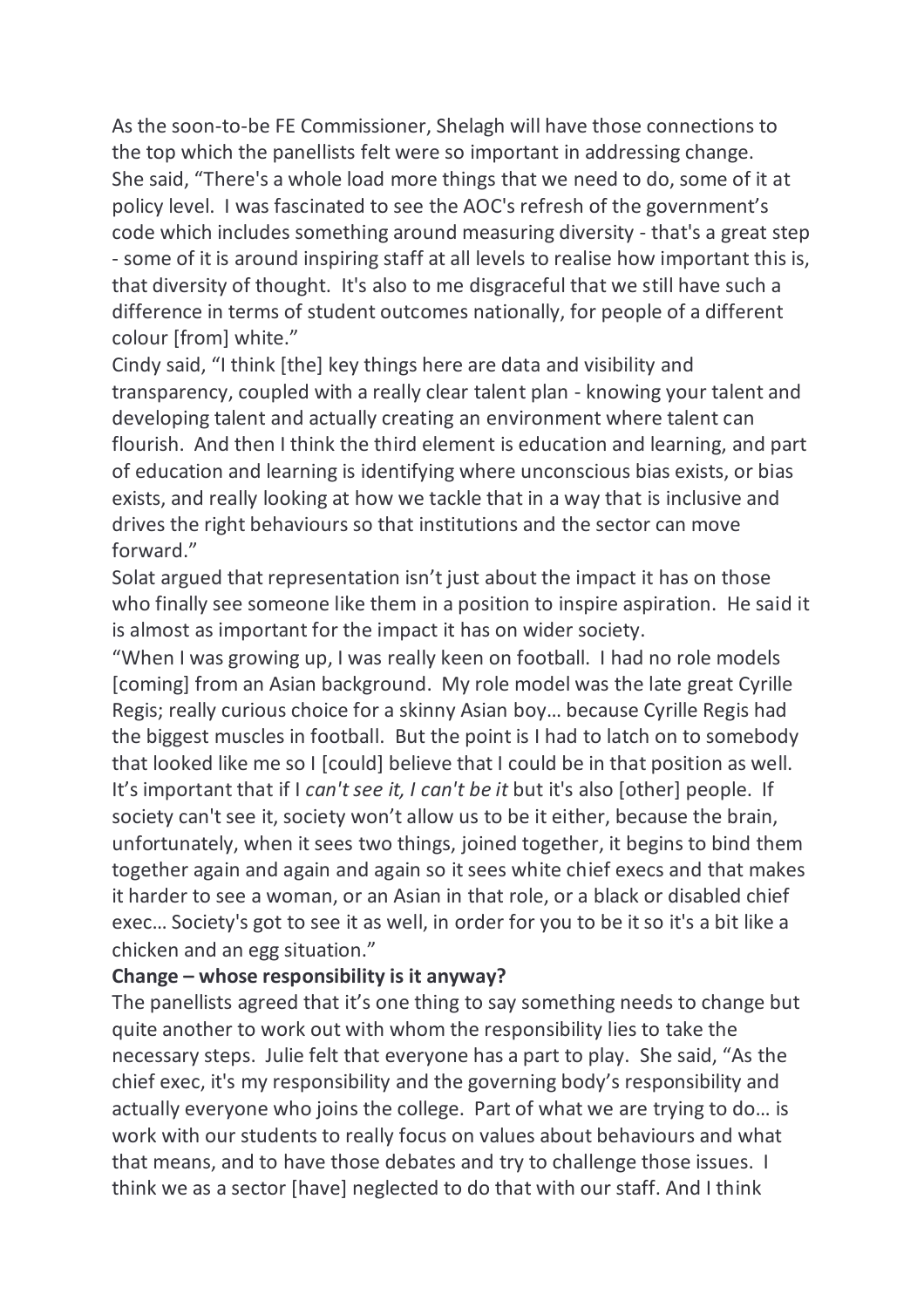that's something which we've probably slipped on over the last twenty or so years. [We've] probably underplayed the importance of colleges in creating those opportunities, not just for excellent learning for all of our community, but also for excellent careers for all of our community… If there was a national strategy I guess that would make it easier for everybody to get on the bus than having to do to on their own, but actually I don't think it negates the fact that people also need to take responsibility *and* do it on their own." Jeff wanted to see greater recognition all round of the problems a lack of diversity exposes. "It is everyone's responsibility to take these actions really, because ultimately, a college is a self-governing body that has a responsibility for a huge area and to be seen as being the lead in that area. So it's absolutely the college's responsibility to take action to support their students to progress, to give them that leg-up that we in education want to give our students. It's absolutely the college's responsibility to look to the community. If I'm working in a particular community, surely, I'd want to be representative of my consumers because they're consuming my product… And I have to get the best out of the staff to then get the best out of the students so that's *absolutely* the college's responsibility… and then you have regulatory bodies the ESFA, Ofqual etc, and they can make things happen, or they can stop things… We have a classic case now where a lot of black and Asians are doing BTECs. And then you have another group of students who are doing A levels. Now, how has that happened that we have this disparity in populations? We've all got a role to play in this and the challenge is how we fit our particular roles together." Cindy made the point that this whole discussion should not just be about outcomes. It's not only a case of where people end up but where they've come from in the first place. She said, "I was really struck by the BBC documentary, *Subnormal - a British Scandal*, where kids from the Caribbean were tested using the established system, and of course they failed and they got put into remedial classes. It's about understanding the journey - the kind of background, the kind of cultural context and that's not just race it's also social, economic - and I think we need to be careful we don't make assumptions and actually we should be *bigging up* the successes of role models from different pathways and careers… [For Example,] Dragon's Den has a new Dragon, a twenty-eight year old young black man called Steven Bartlett. He has become successful by setting up a business in a new area, social media marketing. My point is while we look at all of this change, we also need to drive change and drive the right change; we need to look at what some of the other changes are that are happening and how we feed all of that in, in order to make people access the right curriculum, the right pathways [and] that we're assessing them correctly and not making judgments." **Is the curriculum fit for purpose?**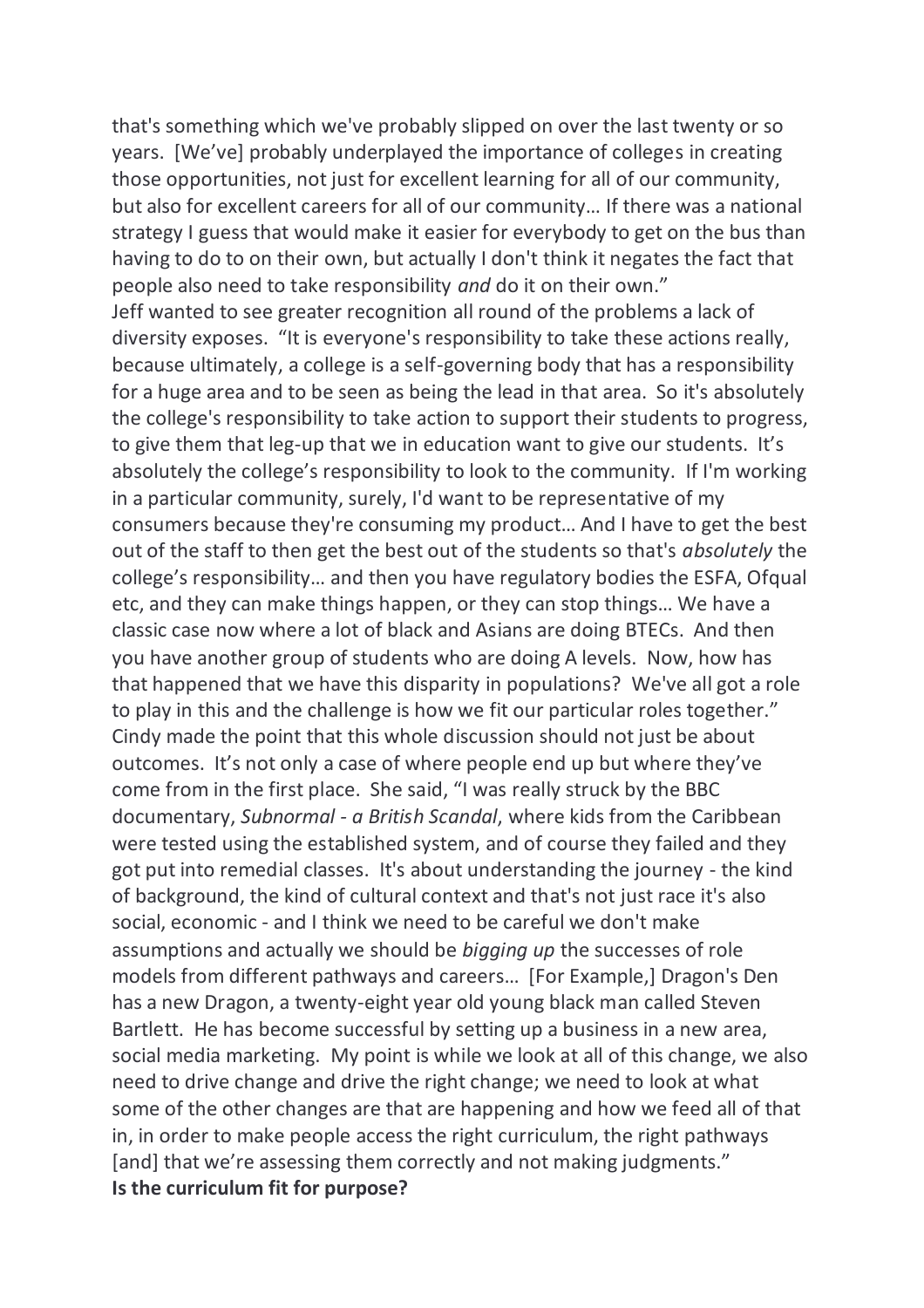The panellists moved on to the complicated area of curriculum. Simply put, they grappled with whether we're teaching the right things to the right people in the right way. Cindy believed it is far more complex than that. "This point about curriculum being relevant, to support progression and access to careers is probably even more prevalent and important as we're coming out of COVID. [The] 32% of adults from a black and ethnic minority background studying in the further education sector, many of those would have been most impacted by COVID because the data is telling us [they are] in terms of furlough, redundancy and loss of earnings. The whole infrastructure around our sector needs to be able to support those learners to access the curriculum where they're going to be able to flourish in their lives in terms of careers. So, I think it's not just about the *attainment* that they might get straight away in terms of their grade, it's about where they end up in their career and in their life… Curriculum is important and we've been doing a lot of work looking at our editorial policy, the writers that we work with, but actually it's broader than that. It's about our talent as well… and making sure… we're assessing in a way that allows people to succeed. What you also need to embed in the design of curriculum are those bits that are missing around enrichment and cultural capital and those soft skills, because I spent four and a half years in FE and I… am convinced the students that succeeded, succeeded because of enrichment. [That's] what made the difference, not just the learning, but the enrichment and the kind of teaching."

Shelagh had the perfect example to illustrate Cindy's point. "At West Sussex [we had] a 10% BAME community, or even smaller than that. And we discovered we weren't delivering hairdressing for those people who needed a different type of hairdressing because they have a different type of hair. We just hadn't thought about it. Some of it is not that the curriculum isn't there, it's how you actually interpret the curriculum and make sure it's delivered for the whole of your community. I also agree that it is enrichment that is going to make the difference. It's enabling people to hold their own in their workplace, and pick up those soft skills, which is going to make them stand out." Solat was frustrated by the recent Sewell Report which questioned the significance of institutional racism. "I think it's really important to take a step back and contextualize the whole issue around an inclusive curriculum. The system in this country was developed for one type of person for 1950 years – heterosexual, white Anglo Saxon males… It's only been seventy years… to try to change that system. When the Sewell report came out, I absolutely expected it - I was disappointed. People who should have known better didn't know better and actually gave an excuse to people who perpetuate the system."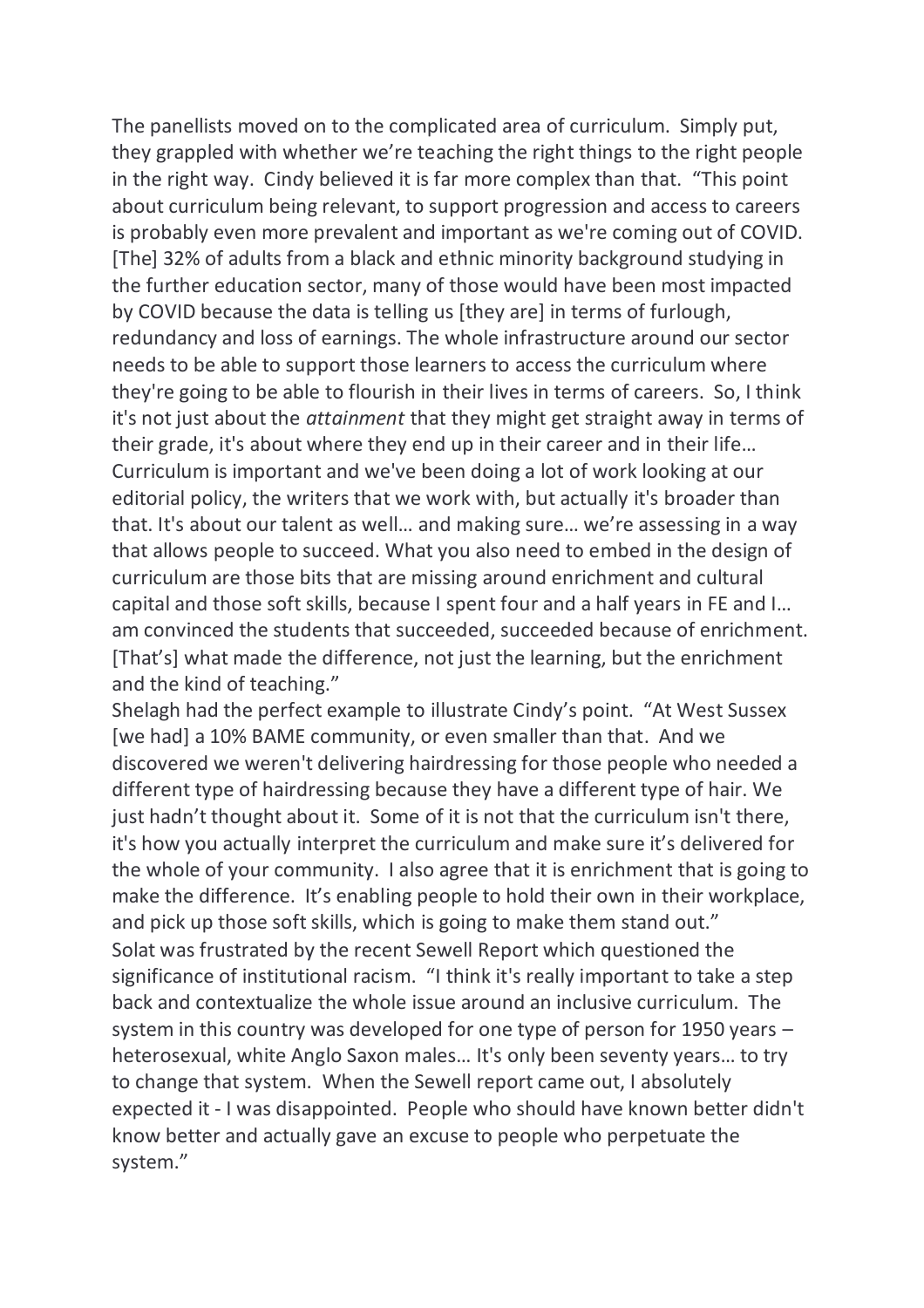He also felt that there is a paucity of research into whether or not the curriculum is one with which everyone can engage.

"Even if that research had been done, it's BC - Before COVID. COVID has changed the world in all sorts of different ways. It's changed us. We've changed as people; what we want from life has changed… When you see culture change you can see it as a result of a new chief executive, a merger, acquisition, a regulatory report - it changes for all of those things but it changes from the top. For the very first time that culture change is coming from a different place - from people, grassroots. We're getting loads and loads of reports from people in our network of colleges and what they're saying is that the students are asking those questions. What are we doing about BLM? What are we doing about George Floyd? What are we doing about systemic racism? And that's produced real conversation, but the positive thing is the colleges we've been working with are really taking this agenda on board with an enthusiasm which is refreshing. People are impatient for change and it's not just people of colour or women. What COVID also has done is to expose those deep-seated inequities within society. So, intuitively, if you answer that question [about curriculum] you'll probably say, *no,* it's not particularly inclusive."

Rajinder had a clear idea of the blueprint for what a truly inclusive curriculum *should* be. "It's about raising aspirations. It's about ensuring that we can engage and nurture and enable people to thrive. And that is at all levels, whether they be staff, whether they be governors, whether they be learners." Arv felt that there has been a sea change in the months since George Floyd's death and since the pandemic took hold. Something quite subtle but highly significant. "We're actually able to have these conversations which may have felt a lot more uncomfortable a year ago… not necessarily just on a webinar but actually within our institutions… I don't mean that in a complacent way but more comfortable in the sense that people are actually going to acknowledge that this is a challenge that we all need to address and that we all have a part to play. And I'm glad during the session [that] The Subnormals was mentioned because I had a massive load of pennies drop for me when I watched [it]… We had a system that was geared towards the failure of a certain group of our community… then we saw the birth of the supplementary schools which added that enrichment for those students in terms of - how do they engage with the communities that they come from and still be a part of society that they're going to live in? …This is in my lifetime… and I'm thinking, I still know teachers that are teaching today that were teaching then… Those people are still in the system. I'm not saying that we should remove those people but that there is a level of education and support that we need to give a wider community within the people that provide the provision, so that they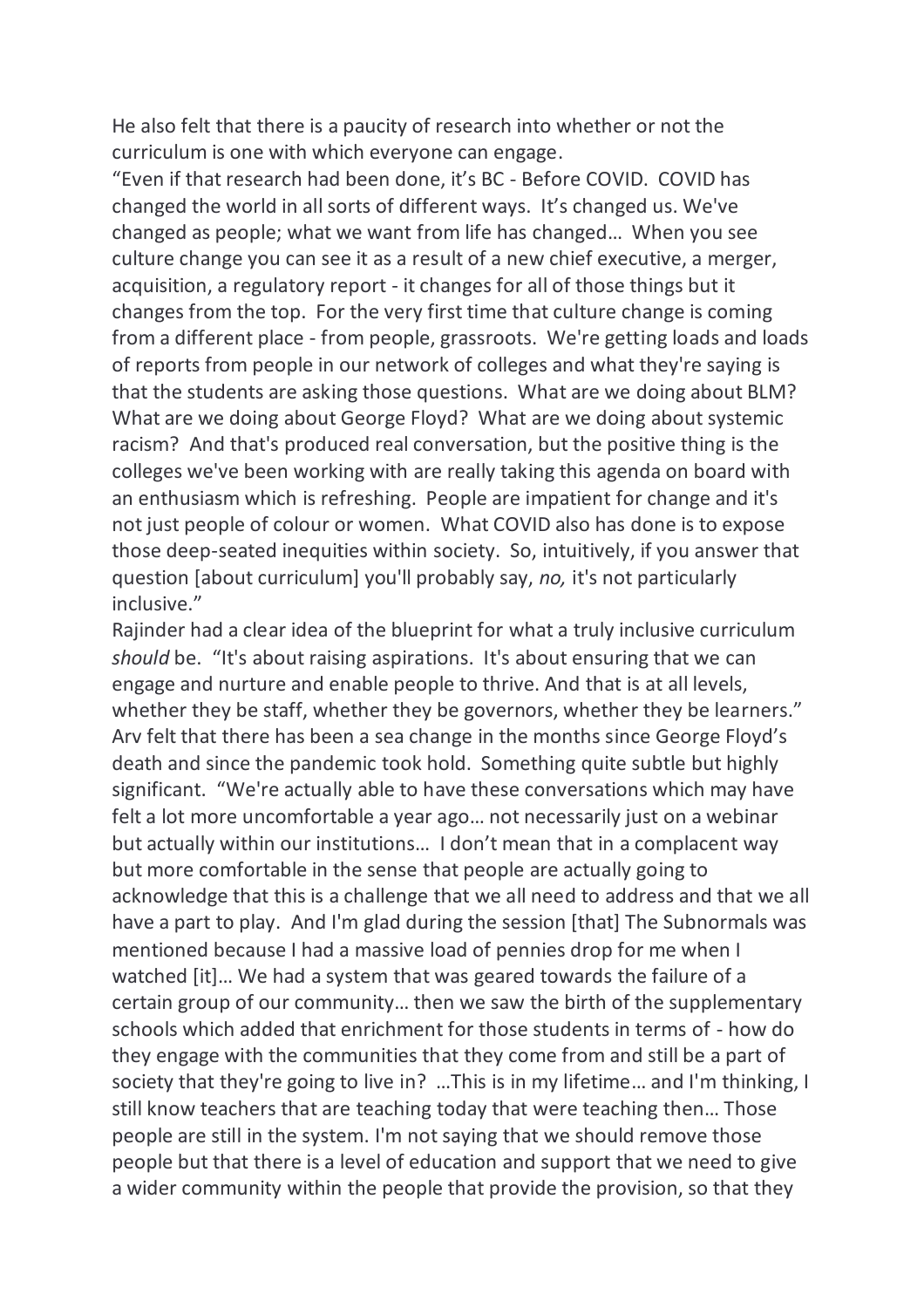can come on board with this… It is about a culture shift to what *normal* should be where everybody is taken for who they are and allowed to flourish within the organization, whether they're a learner of a professional. You need to take a look at your own institution [and] see what works in terms of the mix of people that you've got and your aspirations."

#### **Pearls of Wisdom**

Each panellist was asked for the one thing they would want listeners to take away from the discussion, and Jeff had an anecdote he felt was a sign of hope. "Last year [I saw] a young woman from Tottenham, and she described herself as an angry black woman. She was going for a job in the Royal Borough of Kensington and Chelsea and she was very nervous… Anyway, she got the job, and she was buzzing, because she said, 'I went in, I didn't change my voice. I was myself. I was my authentic self and they wanted me.' To me that is representation; it's someone who thought differently and Kensington and Chelsea needed someone who thought differently to shake things up, and she was exactly the right person for that job. I think more organizations can look to the *additive*, as opposed to the assimilation."

Solat also had a story to tell about how easy it is to miss the mote in one's own eye. "Look at the manifestation of systemic inequality within your own organization. We all have them and there's no shame to admit it. In our grant awards ceremony I was very switched on to the whole thing about non-binary and not being gender specific, but I didn't translate that and didn't tell the external speakers. So it's, 'ladies and gentlemen,' all night. Very kindly we had somebody that came back to us, one of the corporates, and said, "Just want to share this with you, so you can improve the next time. When people say ladies and gentlemen, I don't know where I fit in with that." So, you know we all have it. We shouldn't be ashamed because it's natural for us to have it. Let's embrace it, look at it, and then start to unpack it and remove some of these barriers that tend to be built within our particular system."

Cindy felt that control of the issue was moving away from central authorities and towards those traditionally with a very limited voice – the young. "Young people are our hope. And I think that the world we live in now is so different that they will accelerate this change for us. And I think we need to amplify the real role models so the Steven Bartlett that I talked about, Marcus Rushford, Malala - they are there and and other young people are going to be looking at them and looking at their pathways and looking at their journeys and thinking 'I could be Prime Minister'… They're going to hold us to account to drive the change."

Shelagh said she had found the discussion extremely encouraging, standing on the verge as she is of becoming the FE Commissioner. "I feel really positive going into that role knowing that there are so many leaders in Further